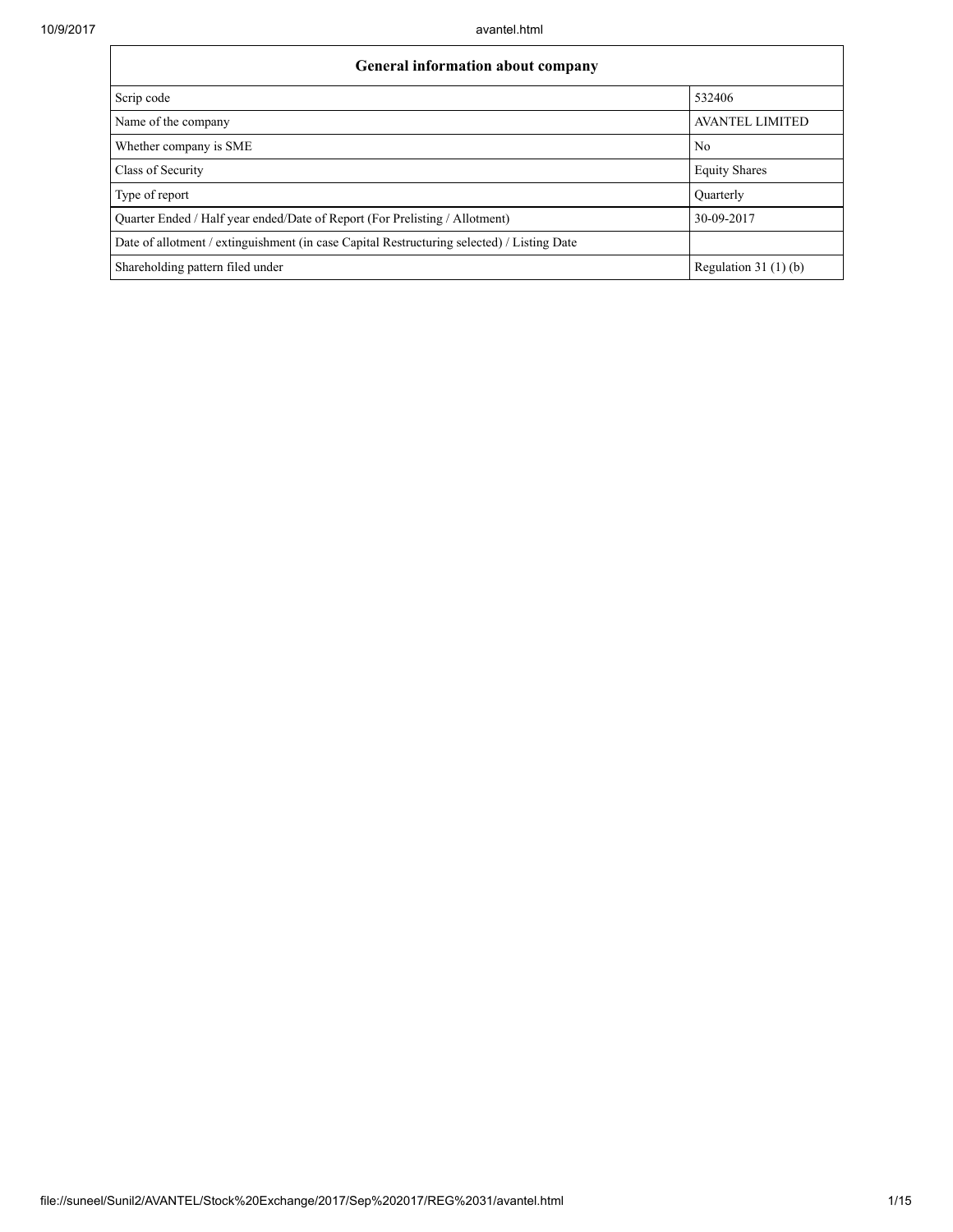| Sr. No. | <b>Particular</b>                                                                      | Yes/No         |
|---------|----------------------------------------------------------------------------------------|----------------|
|         | Whether the Listed Entity has issued any partly paid up shares?                        | No             |
|         | Whether the Listed Entity has issued any Convertible Securities?                       | No             |
|         | Whether the Listed Entity has issued any Warrants?                                     | N <sub>0</sub> |
|         | Whether the Listed Entity has any shares against which depository receipts are issued? | No             |
|         | Whether the Listed Entity has any shares in locked-in?                                 | No             |
|         | Whether any shares held by promoters are pledge or otherwise encumbered?               | No             |
|         | Whether company has equity shares with differential voting rights?                     | No             |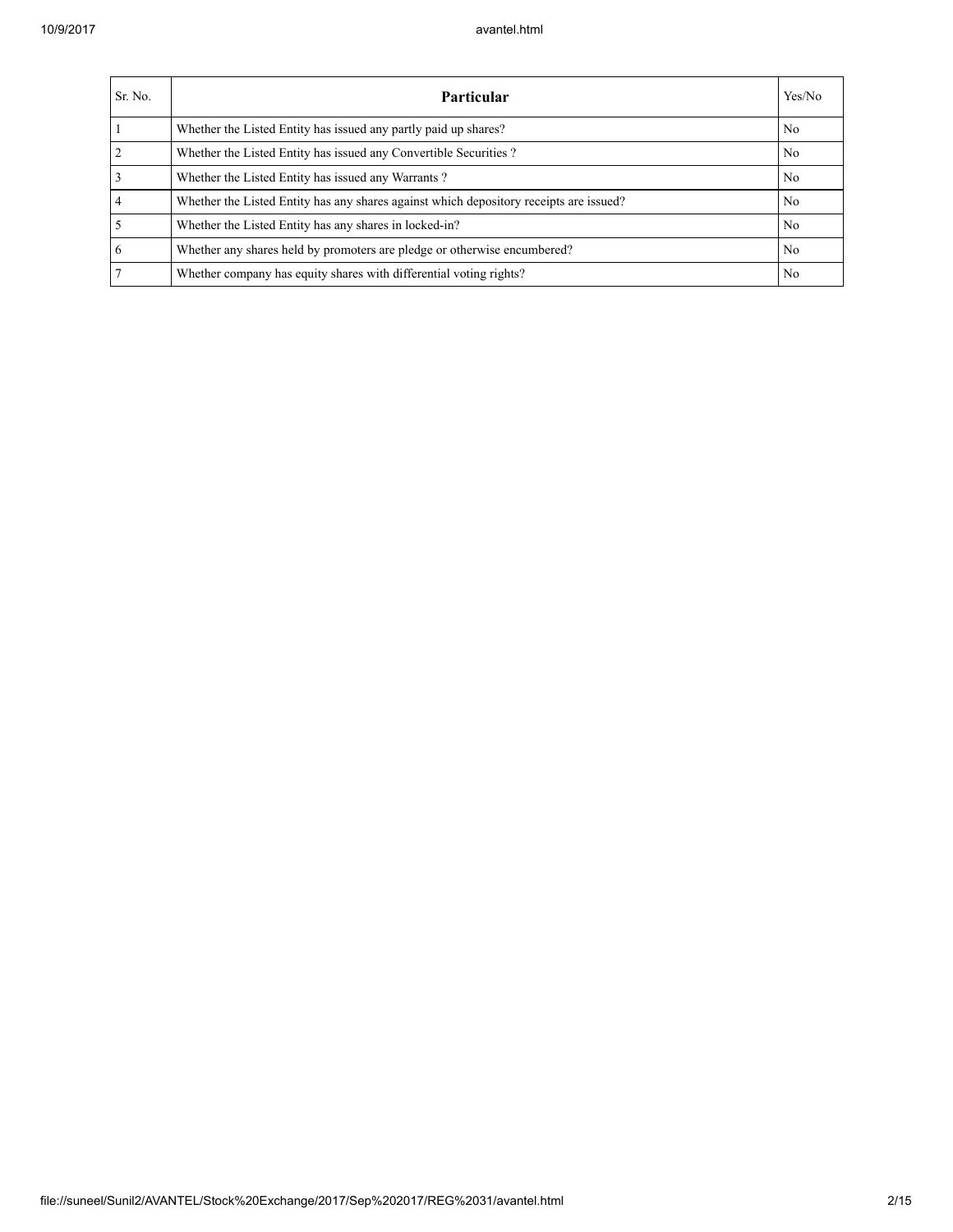| of<br>Category<br>(I)<br>(II) | Category                                  | Nos. Of      | No. of<br>fully paid | No. Of<br>Partly<br>paid-up<br>equity<br>shares<br>held(V) | No. Of<br>shares<br>underlying<br>Depository<br>Receipts<br>(VI) | Total nos.<br>shares<br>held (VII)<br>$= (IV) +$<br>$(V)$ + $(VI)$ | Shareholding as a<br>% of total no. of<br>shares (calculated<br>as per SCRR, 1957)<br>(VIII) As a % of<br>$(A+B+C2)$ | Number of Voting Rights held in each<br>class of securities (IX) |               |                           |                     |
|-------------------------------|-------------------------------------------|--------------|----------------------|------------------------------------------------------------|------------------------------------------------------------------|--------------------------------------------------------------------|----------------------------------------------------------------------------------------------------------------------|------------------------------------------------------------------|---------------|---------------------------|---------------------|
|                               | shareholder                               | shareholders | up equity            |                                                            |                                                                  |                                                                    |                                                                                                                      |                                                                  |               | No of Voting (XIV) Rights | Total as a          |
|                               |                                           | (III)        | shares<br>held (IV)  |                                                            |                                                                  |                                                                    |                                                                                                                      | Class<br>eg: $X$                                                 | Class<br>eg:y | Total                     | $%$ of<br>$(A+B+C)$ |
| (A)                           | Promoter<br>$\&$<br>Promoter<br>Group     | 5            | 1471944              |                                                            |                                                                  | 1471944                                                            | 36.3                                                                                                                 | 1471944                                                          |               | 1471944                   | 36.3                |
| (B)                           | Public                                    | 4227         | 2582549              |                                                            |                                                                  | 2582549                                                            | 63.7                                                                                                                 | 2582549                                                          |               | 2582549                   | 63.7                |
| (C)                           | Non<br>Promoter-<br>Non Public            |              |                      |                                                            |                                                                  |                                                                    |                                                                                                                      |                                                                  |               |                           |                     |
| (C1)                          | <b>Shares</b><br>underlying<br><b>DRs</b> |              |                      |                                                            |                                                                  |                                                                    |                                                                                                                      |                                                                  |               |                           |                     |
| (C2)                          | Shares held<br>by<br>Employee<br>Trusts   |              |                      |                                                            |                                                                  |                                                                    |                                                                                                                      |                                                                  |               |                           |                     |
|                               | Total                                     | 4232         | 4054493              |                                                            |                                                                  | 4054493                                                            | 100                                                                                                                  | 4054493                                                          |               | 4054493                   | 100                 |

## Table I - Summary Statement holding of specified securities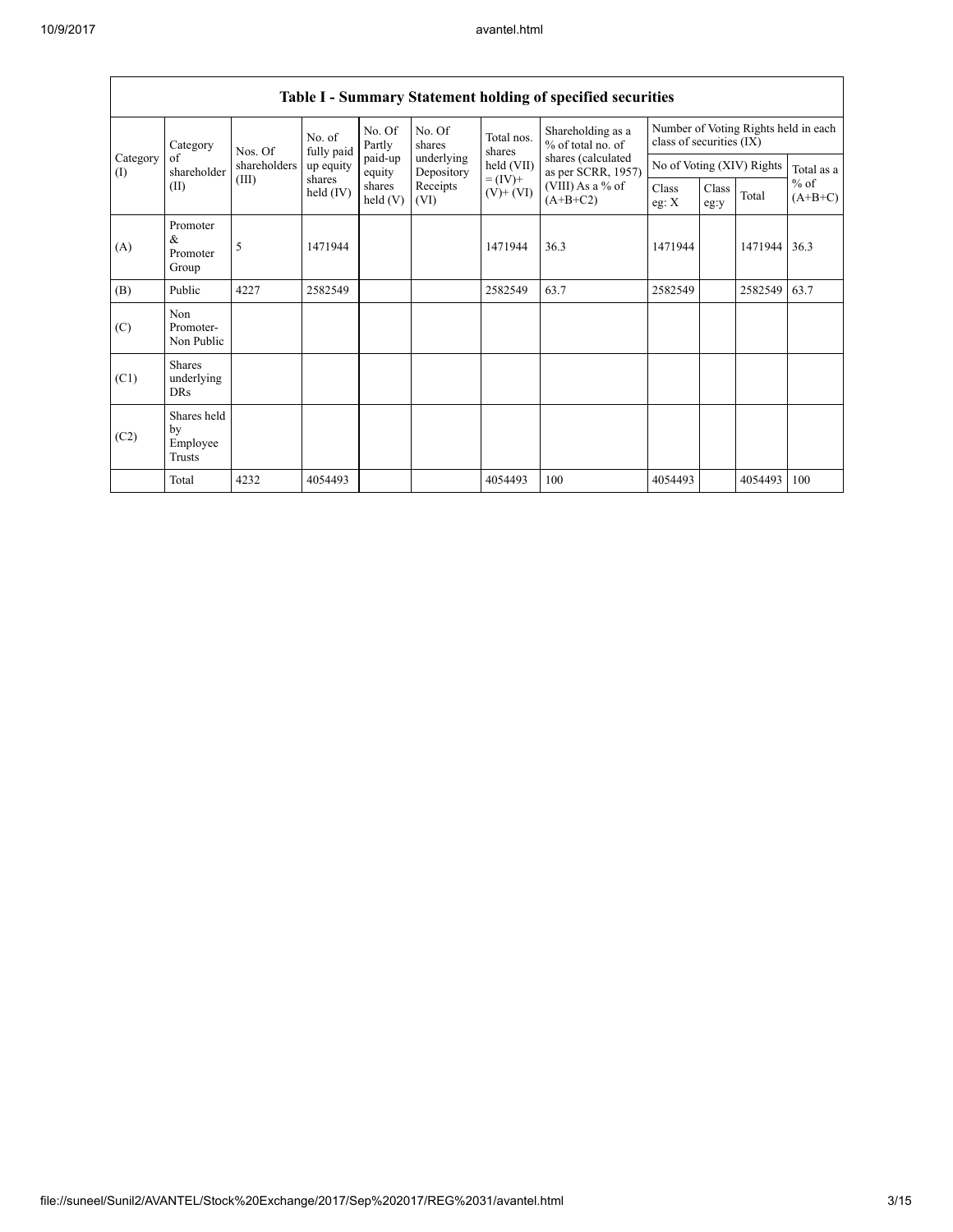|  |                 | Table I - Summary Statement holding of specified securities |                                                                                          |                                                                      |                                                                                                               |                                                                                                                                                                                |                                        |                                                  |                                                                               |                                                                   |                                           |
|--|-----------------|-------------------------------------------------------------|------------------------------------------------------------------------------------------|----------------------------------------------------------------------|---------------------------------------------------------------------------------------------------------------|--------------------------------------------------------------------------------------------------------------------------------------------------------------------------------|----------------------------------------|--------------------------------------------------|-------------------------------------------------------------------------------|-------------------------------------------------------------------|-------------------------------------------|
|  | Category<br>(1) | Category<br>of<br>shareholder<br>(II)                       | No. Of<br><b>Shares</b><br>Underlying<br>Outstanding<br>convertible<br>securities<br>(X) | No. of<br>Shares<br>Underlying<br>Outstanding<br>Warrants<br>$(X_i)$ | No. Of Shares<br>Underlying<br>Outstanding<br>convertible<br>securities and<br>No. Of<br>Warrants (Xi)<br>(a) | Shareholding, as a %<br>assuming full<br>conversion of<br>convertible securities (<br>as a percentage of<br>diluted share capital)<br>$(XI)=(VII)+(X) As a %$<br>of $(A+B+C2)$ | Number of<br>Locked in<br>shares (XII) |                                                  | Number of<br><b>Shares</b><br>pledged or<br>otherwise<br>encumbered<br>(XIII) |                                                                   | Number of<br>equity shares                |
|  |                 |                                                             |                                                                                          |                                                                      |                                                                                                               |                                                                                                                                                                                | No.<br>(a)                             | As a<br>$%$ of<br>total<br>Shares<br>held<br>(b) | No.<br>(a)                                                                    | As $\mathbf a$<br>$%$ of<br>total<br><b>Shares</b><br>held<br>(b) | held in<br>dematerialized<br>form $(XIV)$ |
|  | (A)             | Promoter<br>&<br>Promoter<br>Group                          |                                                                                          |                                                                      |                                                                                                               | 36.3                                                                                                                                                                           |                                        |                                                  |                                                                               |                                                                   | 1471944                                   |
|  | (B)             | Public                                                      |                                                                                          |                                                                      |                                                                                                               | 63.7                                                                                                                                                                           |                                        |                                                  |                                                                               |                                                                   | 2492505                                   |
|  | (C)             | Non<br>Promoter-<br>Non Public                              |                                                                                          |                                                                      |                                                                                                               |                                                                                                                                                                                |                                        |                                                  |                                                                               |                                                                   |                                           |
|  | (C1)            | <b>Shares</b><br>underlying<br><b>DRs</b>                   |                                                                                          |                                                                      |                                                                                                               |                                                                                                                                                                                |                                        |                                                  |                                                                               |                                                                   |                                           |
|  | (C2)            | Shares held<br>by<br>Employee<br>Trusts                     |                                                                                          |                                                                      |                                                                                                               |                                                                                                                                                                                |                                        |                                                  |                                                                               |                                                                   |                                           |
|  |                 | Total                                                       |                                                                                          |                                                                      |                                                                                                               | 100                                                                                                                                                                            |                                        |                                                  |                                                                               |                                                                   | 3964449                                   |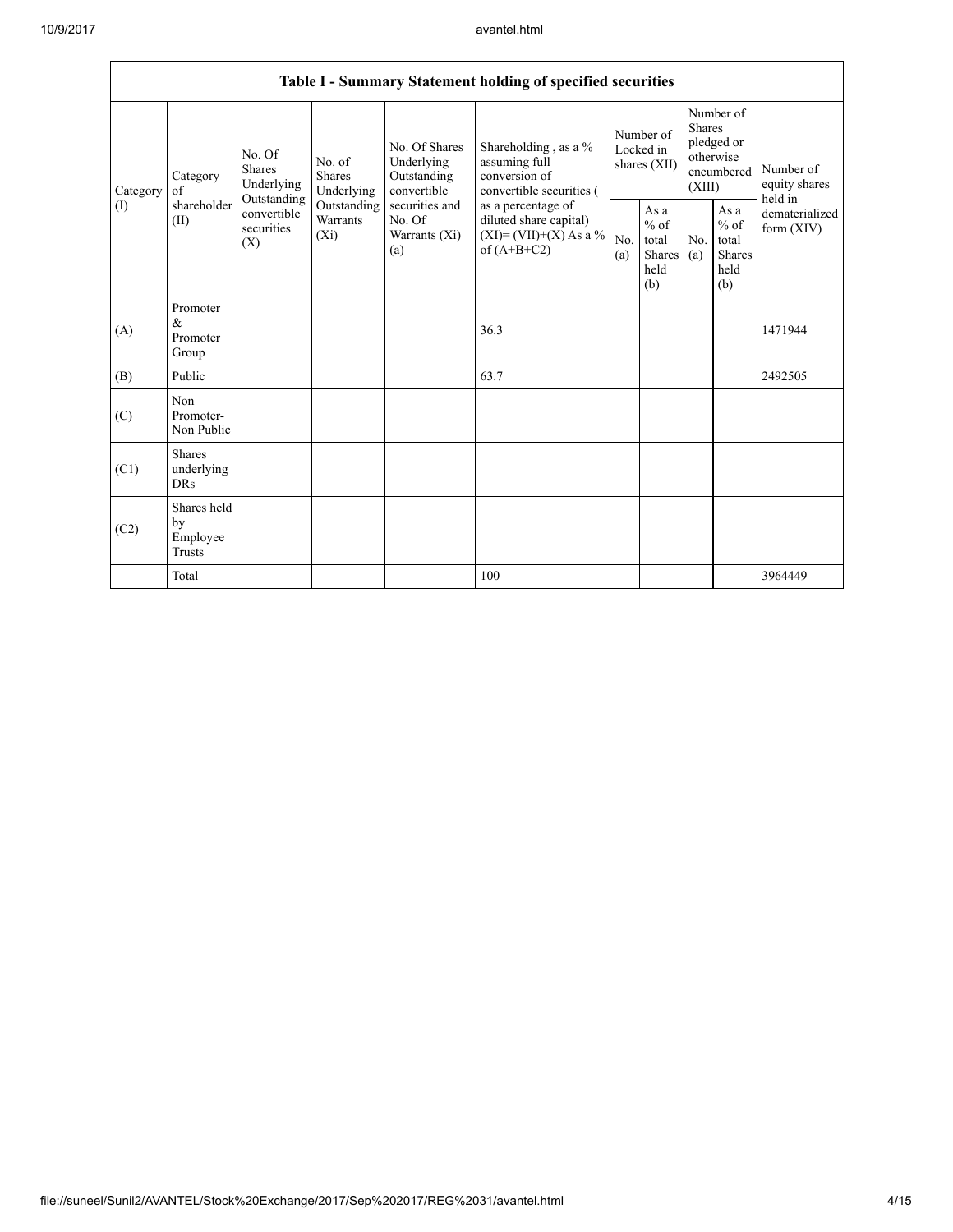|                                                                                             | Table II - Statement showing shareholding pattern of the Promoter and Promoter Group                                |                                                                                      |                            |                                 |                                    |                             |                                              |                               |               |                                 |                                 |
|---------------------------------------------------------------------------------------------|---------------------------------------------------------------------------------------------------------------------|--------------------------------------------------------------------------------------|----------------------------|---------------------------------|------------------------------------|-----------------------------|----------------------------------------------|-------------------------------|---------------|---------------------------------|---------------------------------|
|                                                                                             |                                                                                                                     |                                                                                      | No. of                     | No.<br><b>Of</b>                | No. Of                             | Total<br>nos.               | Shareholding<br>as a % of total              | each class of securities (IX) |               | Number of Voting Rights held in |                                 |
| Sr.                                                                                         | Category & Name<br>of the                                                                                           | Nos. Of<br>shareholders                                                              | fully<br>paid up<br>equity | Partly<br>paid-<br>up           | shares<br>underlying<br>Depository | shares<br>held<br>$(VII) =$ | no. of shares<br>(calculated as<br>per SCRR, | No of Voting (XIV) Rights     |               |                                 | Total<br>as a %                 |
|                                                                                             | Shareholders (I)                                                                                                    | (III)                                                                                | shares<br>held $(IV)$      | equity<br>shares<br>held<br>(V) | Receipts<br>(VI)                   | $(IV)$ +<br>$(V)$ +<br>(VI) | 1957) (VIII)<br>As a % of<br>$(A+B+C2)$      | Class eg:<br>X                | Class<br>eg:y | Total                           | of<br>Total<br>Voting<br>rights |
| A                                                                                           |                                                                                                                     | Table II - Statement showing shareholding pattern of the Promoter and Promoter Group |                            |                                 |                                    |                             |                                              |                               |               |                                 |                                 |
| (1)                                                                                         | Indian                                                                                                              |                                                                                      |                            |                                 |                                    |                             |                                              |                               |               |                                 |                                 |
| (a)                                                                                         | Individuals/Hindu<br>undivided Family                                                                               | 5                                                                                    | 1471944                    |                                 |                                    | 1471944                     | 36.3                                         | 1471944                       |               | 1471944                         | 36.3                            |
| Sub-Total (A)<br>(1)                                                                        |                                                                                                                     | 5                                                                                    | 1471944                    |                                 |                                    | 1471944                     | 36.3                                         | 1471944                       |               | 1471944                         | 36.3                            |
| (2)                                                                                         | Foreign                                                                                                             |                                                                                      |                            |                                 |                                    |                             |                                              |                               |               |                                 |                                 |
| Total<br>Shareholding<br>of Promoter<br>and Promoter<br>Group $(A)=$<br>$(A)(1)+(A)$<br>(2) |                                                                                                                     | 5                                                                                    | 1471944                    |                                 |                                    | 1471944                     | 36.3                                         | 1471944                       |               | 1471944                         | 36.3                            |
| $\, {\bf B}$                                                                                | Table III - Statement showing shareholding pattern of the Public shareholder                                        |                                                                                      |                            |                                 |                                    |                             |                                              |                               |               |                                 |                                 |
| (1)                                                                                         | Institutions                                                                                                        |                                                                                      |                            |                                 |                                    |                             |                                              |                               |               |                                 |                                 |
| (3)                                                                                         | Non-institutions                                                                                                    |                                                                                      |                            |                                 |                                    |                             |                                              |                               |               |                                 |                                 |
| (a(i))                                                                                      | Individuals -<br>i.Individual<br>shareholders<br>holding nominal<br>share capital up to<br>Rs. 2 lakhs.             | 4026                                                                                 | 1624531                    |                                 |                                    | 1624531                     | 40.07                                        | 1624531                       |               | 1624531                         | 40.07                           |
| (a(ii))                                                                                     | Individuals - ii.<br>Individual<br>shareholders<br>holding nominal<br>share capital in<br>excess of Rs. 2<br>lakhs. | 11                                                                                   | 718458                     |                                 |                                    | 718458                      | 17.72                                        | 718458                        |               | 718458                          | 17.72                           |
| (e)                                                                                         | Any Other<br>(specify)                                                                                              | 190                                                                                  | 239560                     |                                 |                                    | 239560                      | 5.91                                         | 239560                        |               | 239560                          | 5.91                            |
| Sub-Total (B)<br>(3)                                                                        |                                                                                                                     | 4227                                                                                 | 2582549                    |                                 |                                    | 2582549                     | 63.7                                         | 2582549                       |               | 2582549                         | 63.7                            |
| <b>Total Public</b><br>Shareholding<br>$(B)=(B)(1)+$<br>$(B)(2)+(B)(3)$                     |                                                                                                                     | 4227                                                                                 | 2582549                    |                                 |                                    | 2582549                     | 63.7                                         | 2582549                       |               | 2582549 63.7                    |                                 |
| ${\bf C}$                                                                                   | Table IV - Statement showing shareholding pattern of the Non Promoter- Non Public shareholder                       |                                                                                      |                            |                                 |                                    |                             |                                              |                               |               |                                 |                                 |
| Total (<br>$A+B+C2$ )                                                                       |                                                                                                                     | 4232                                                                                 | 4054493                    |                                 |                                    | 4054493                     | 100                                          | 4054493                       |               | 4054493                         | 100                             |
| Total<br>$(A+B+C)$                                                                          |                                                                                                                     | 4232                                                                                 | 4054493                    |                                 |                                    | 4054493                     | 100                                          | 4054493                       |               | 4054493 100                     |                                 |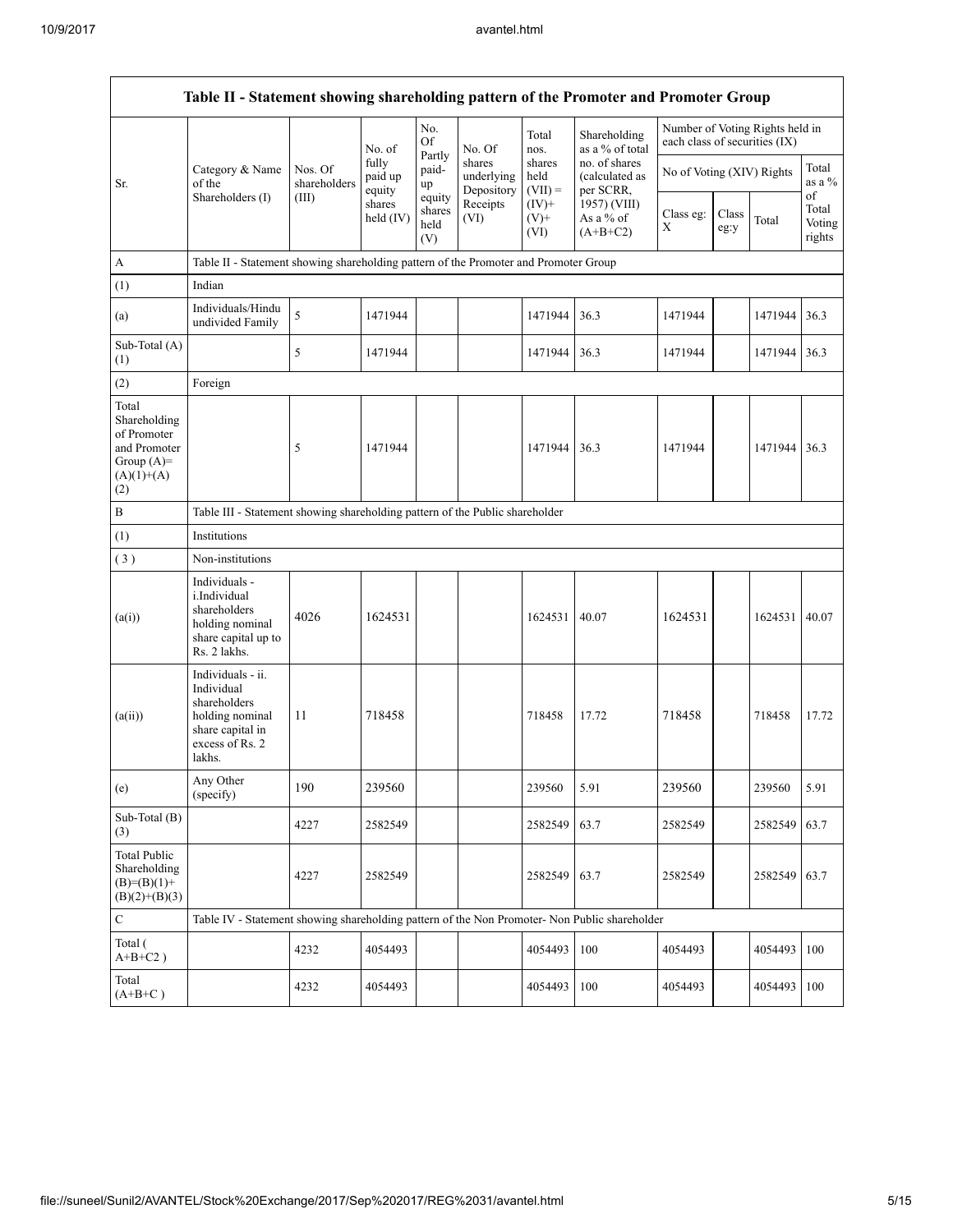|                                                                                         | Table II - Statement showing shareholding pattern of the Promoter and Promoter Group |                                       |                                                           |                                                                                               |            |                                                  |            |                                                                               |                                       |
|-----------------------------------------------------------------------------------------|--------------------------------------------------------------------------------------|---------------------------------------|-----------------------------------------------------------|-----------------------------------------------------------------------------------------------|------------|--------------------------------------------------|------------|-------------------------------------------------------------------------------|---------------------------------------|
| Sr.                                                                                     | No. Of<br>Shares<br>Underlying<br>Outstanding<br>convertible<br>securities<br>(X)    | No. of<br><b>Shares</b><br>Underlying | No. Of Shares<br>Underlying<br>Outstanding<br>convertible | Shareholding, as a %<br>assuming full conversion of<br>convertible securities (as a           |            | Number of<br>Locked in<br>shares (XII)           |            | Number of<br><b>Shares</b><br>pledged or<br>otherwise<br>encumbered<br>(XIII) | Number of<br>equity shares<br>held in |
|                                                                                         |                                                                                      | Outstanding<br>Warrants<br>$(X_i)$    | securities and<br>No. Of Warrants<br>(Xi)(a)              | percentage of diluted share<br>capital) $(XI) = (VII)+(X) As$<br>a % of $(A+B+C2)$            | No.<br>(a) | As a<br>$%$ of<br>total<br>Shares<br>held<br>(b) | No.<br>(a) | As $\mathbf a$<br>$%$ of<br>total<br>Shares<br>held<br>(b)                    | dematerialized<br>form $(XIV)$        |
| $\mathbf{A}$                                                                            |                                                                                      |                                       |                                                           | Table II - Statement showing shareholding pattern of the Promoter and Promoter Group          |            |                                                  |            |                                                                               |                                       |
| (1)                                                                                     | Indian                                                                               |                                       |                                                           |                                                                                               |            |                                                  |            |                                                                               |                                       |
| (a)                                                                                     |                                                                                      |                                       |                                                           | 36.3                                                                                          |            |                                                  |            |                                                                               | 1471944                               |
| Sub-Total (A)<br>(1)                                                                    |                                                                                      |                                       |                                                           | 36.3                                                                                          |            |                                                  |            |                                                                               | 1471944                               |
| (2)                                                                                     | Foreign                                                                              |                                       |                                                           |                                                                                               |            |                                                  |            |                                                                               |                                       |
| Total<br>Shareholding<br>of Promoter<br>and Promoter<br>Group $(A)=$<br>$(A)(1)+(A)(2)$ |                                                                                      |                                       |                                                           | 36.3                                                                                          |            |                                                  |            |                                                                               | 1471944                               |
| $\, {\bf B}$                                                                            |                                                                                      |                                       |                                                           | Table III - Statement showing shareholding pattern of the Public shareholder                  |            |                                                  |            |                                                                               |                                       |
| (1)                                                                                     | Institutions                                                                         |                                       |                                                           |                                                                                               |            |                                                  |            |                                                                               |                                       |
| (3)                                                                                     | Non-institutions                                                                     |                                       |                                                           |                                                                                               |            |                                                  |            |                                                                               |                                       |
| (a(i))                                                                                  |                                                                                      |                                       |                                                           | 40.07                                                                                         |            |                                                  |            |                                                                               | 1534887                               |
| (a(ii))                                                                                 |                                                                                      |                                       |                                                           | 17.72                                                                                         |            |                                                  |            |                                                                               | 718458                                |
| (e)                                                                                     |                                                                                      |                                       |                                                           | 5.91                                                                                          |            |                                                  |            |                                                                               | 239160                                |
| Sub-Total (B)<br>(3)                                                                    |                                                                                      |                                       |                                                           | 63.7                                                                                          |            |                                                  |            |                                                                               | 2492505                               |
| <b>Total Public</b><br>Shareholding<br>$(B)= (B)(1) +$<br>$(B)(2)+(B)(3)$               |                                                                                      |                                       |                                                           | 63.7                                                                                          |            |                                                  |            |                                                                               | 2492505                               |
| $\mathbf C$                                                                             |                                                                                      |                                       |                                                           | Table IV - Statement showing shareholding pattern of the Non Promoter- Non Public shareholder |            |                                                  |            |                                                                               |                                       |
| Total (<br>$A+B+C2$ )                                                                   |                                                                                      |                                       |                                                           | 100                                                                                           |            |                                                  |            |                                                                               | 3964449                               |
| Total (A+B+C                                                                            |                                                                                      |                                       |                                                           | 100                                                                                           |            |                                                  |            |                                                                               | 3964449                               |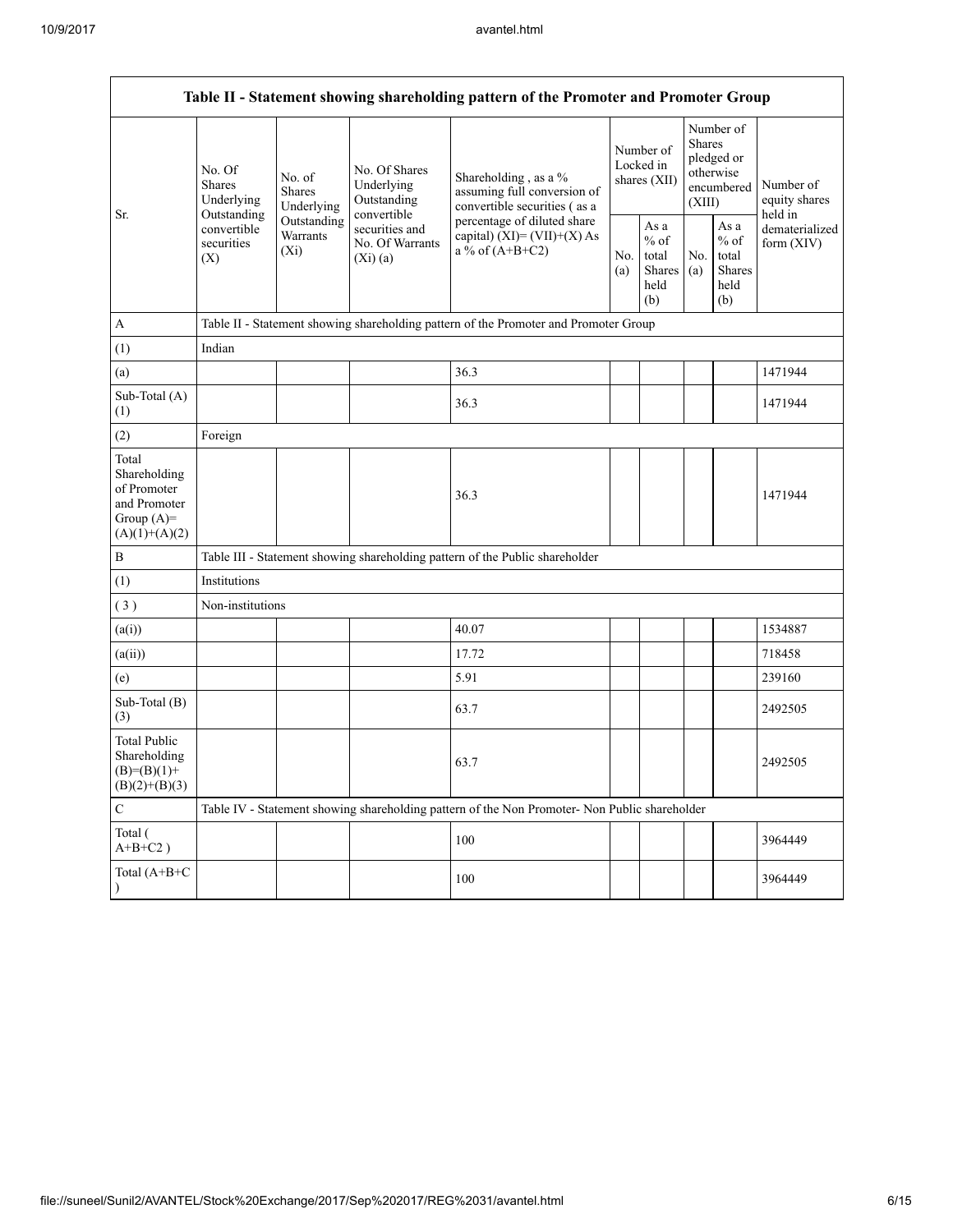|                                                                                                                                                                                             |                                                               |                         | Individuals/Hindu undivided Family         |                          |                                                    |                          |
|---------------------------------------------------------------------------------------------------------------------------------------------------------------------------------------------|---------------------------------------------------------------|-------------------------|--------------------------------------------|--------------------------|----------------------------------------------------|--------------------------|
| Searial No.                                                                                                                                                                                 | $\mathbf{1}$                                                  | $\sqrt{2}$              | 3                                          | $\overline{4}$           | $\sqrt{5}$                                         |                          |
| Name of the<br>Shareholders (I)                                                                                                                                                             | <b>ABBURI</b><br>VIDYASAGAR                                   | ABBURI<br><b>SARADA</b> | <b>ABBURI</b><br><b>SIDHARTHA</b><br>SAGAR | ABBURI<br><b>SAILAJA</b> | <b>ABBURI</b><br><b>VENKATESWARA</b><br><b>RAO</b> | Click here to<br>go back |
| PAN (II)                                                                                                                                                                                    | ACFPA8991D                                                    | ADJPA8080A              | AHQPA9386G                                 | AOFPA2938A               | ACCPA8796R                                         | Total                    |
| No. of fully paid<br>up equity shares<br>held (IV)                                                                                                                                          | 739396                                                        | 199449                  | 274000                                     | 222479                   | 36620                                              | 1471944                  |
| No. Of Partly paid-<br>up equity shares<br>held(V)                                                                                                                                          |                                                               |                         |                                            |                          |                                                    |                          |
| No. Of shares<br>underlying<br>Depository<br>Receipts (VI)                                                                                                                                  |                                                               |                         |                                            |                          |                                                    |                          |
| Total nos. shares<br>held $(VII) = (IV) +$<br>$(V)$ + $(VI)$                                                                                                                                | 739396                                                        | 199449                  | 274000                                     | 222479                   | 36620                                              | 1471944                  |
| Shareholding as a<br>% of total no. of<br>shares (calculated<br>as per SCRR,<br>1957) (VIII) As a<br>% of $(A+B+C2)$                                                                        | 18.24                                                         | 4.92                    | 6.76                                       | 5.49                     | 0.9                                                | 36.3                     |
|                                                                                                                                                                                             | Number of Voting Rights held in each class of securities (IX) |                         |                                            |                          |                                                    |                          |
| Class eg:X                                                                                                                                                                                  | 739396                                                        | 199449                  | 274000                                     | 222479                   | 36620                                              | 1471944                  |
| Class eg:y                                                                                                                                                                                  |                                                               |                         |                                            |                          |                                                    |                          |
| Total                                                                                                                                                                                       | 739396                                                        | 199449                  | 274000                                     | 222479                   | 36620                                              | 1471944                  |
| Total as a $\%$ of<br><b>Total Voting rights</b>                                                                                                                                            | 18.24                                                         | 4.92                    | 6.76                                       | 5.49                     | 0.9                                                | 36.3                     |
| No. Of Shares<br>Underlying<br>Outstanding<br>convertible<br>securities $(X)$                                                                                                               |                                                               |                         |                                            |                          |                                                    |                          |
| No. of Shares<br>Underlying<br>Outstanding<br>Warrants (Xi)                                                                                                                                 |                                                               |                         |                                            |                          |                                                    |                          |
| No. Of Shares<br>Underlying<br>Outstanding<br>convertible<br>securities and No.<br>Of Warrants (Xi)<br>(a)                                                                                  |                                                               |                         |                                            |                          |                                                    |                          |
| Shareholding, as a<br>% assuming full<br>conversion of<br>convertible<br>securities (as a<br>percentage of<br>diluted share<br>capital) $(XI)$ =<br>$(VII)+(Xi)(a)$ As a<br>% of $(A+B+C2)$ | 18.24                                                         | 4.92                    | 6.76                                       | 5.49                     | 0.9                                                | 36.3                     |
| Number of Locked in shares (XII)                                                                                                                                                            |                                                               |                         |                                            |                          |                                                    |                          |
| No. (a)                                                                                                                                                                                     |                                                               |                         |                                            |                          |                                                    |                          |
| As a % of total<br>Shares held (b)                                                                                                                                                          |                                                               |                         |                                            |                          |                                                    |                          |
|                                                                                                                                                                                             | Number of Shares pledged or otherwise encumbered (XIII)       |                         |                                            |                          |                                                    |                          |
| No. (a)                                                                                                                                                                                     |                                                               |                         |                                            |                          |                                                    |                          |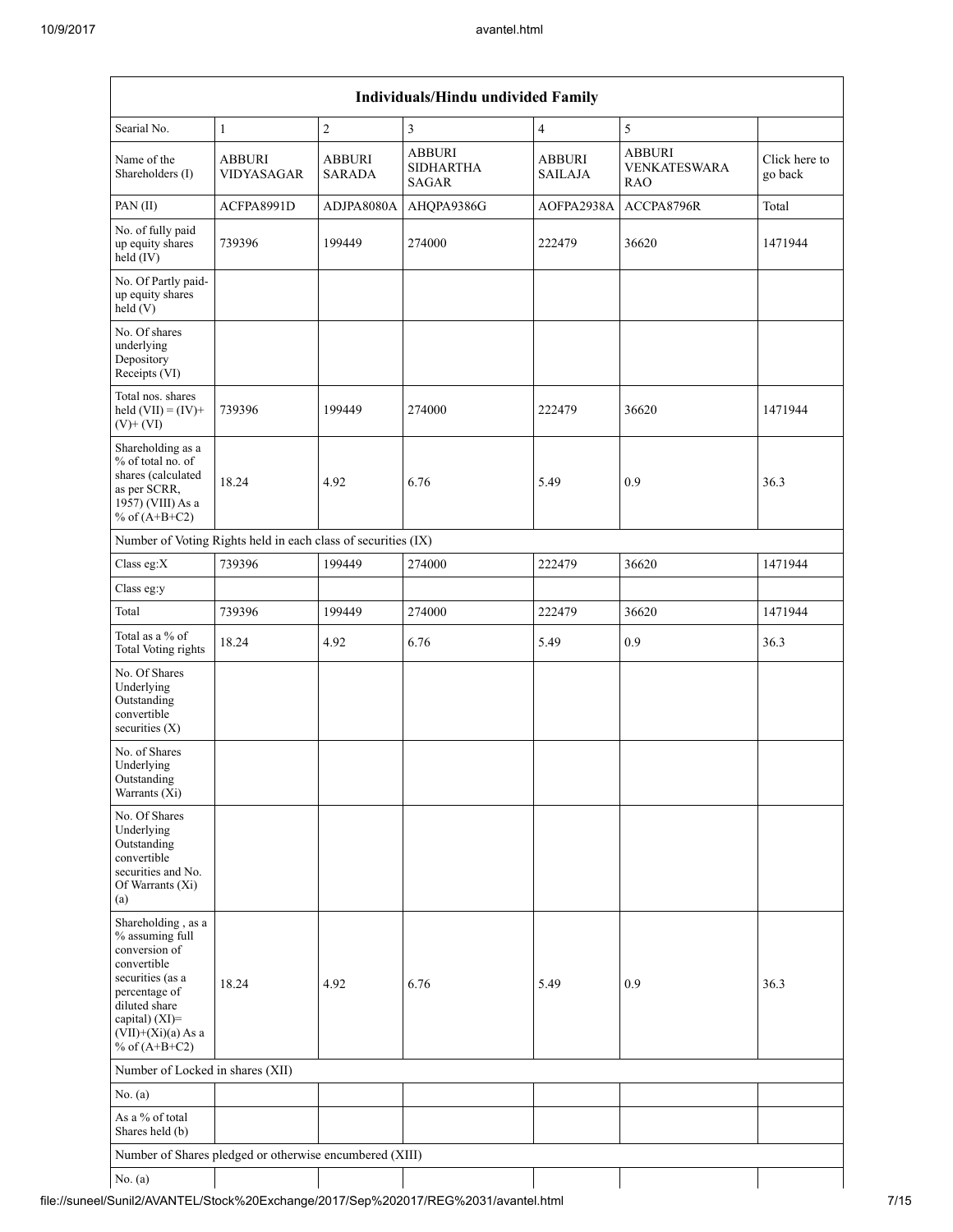| As a % of total<br>Shares held (b)                                   |        |        |        |        |       |         |  |
|----------------------------------------------------------------------|--------|--------|--------|--------|-------|---------|--|
| Number of equity<br>shares held in<br>dematerialized<br>form $(XIV)$ | 739396 | 199449 | 274000 | 222479 | 36620 | 1471944 |  |
| Reason for not providing PAN                                         |        |        |        |        |       |         |  |
| Reason for not<br>providing PAN                                      |        |        |        |        |       |         |  |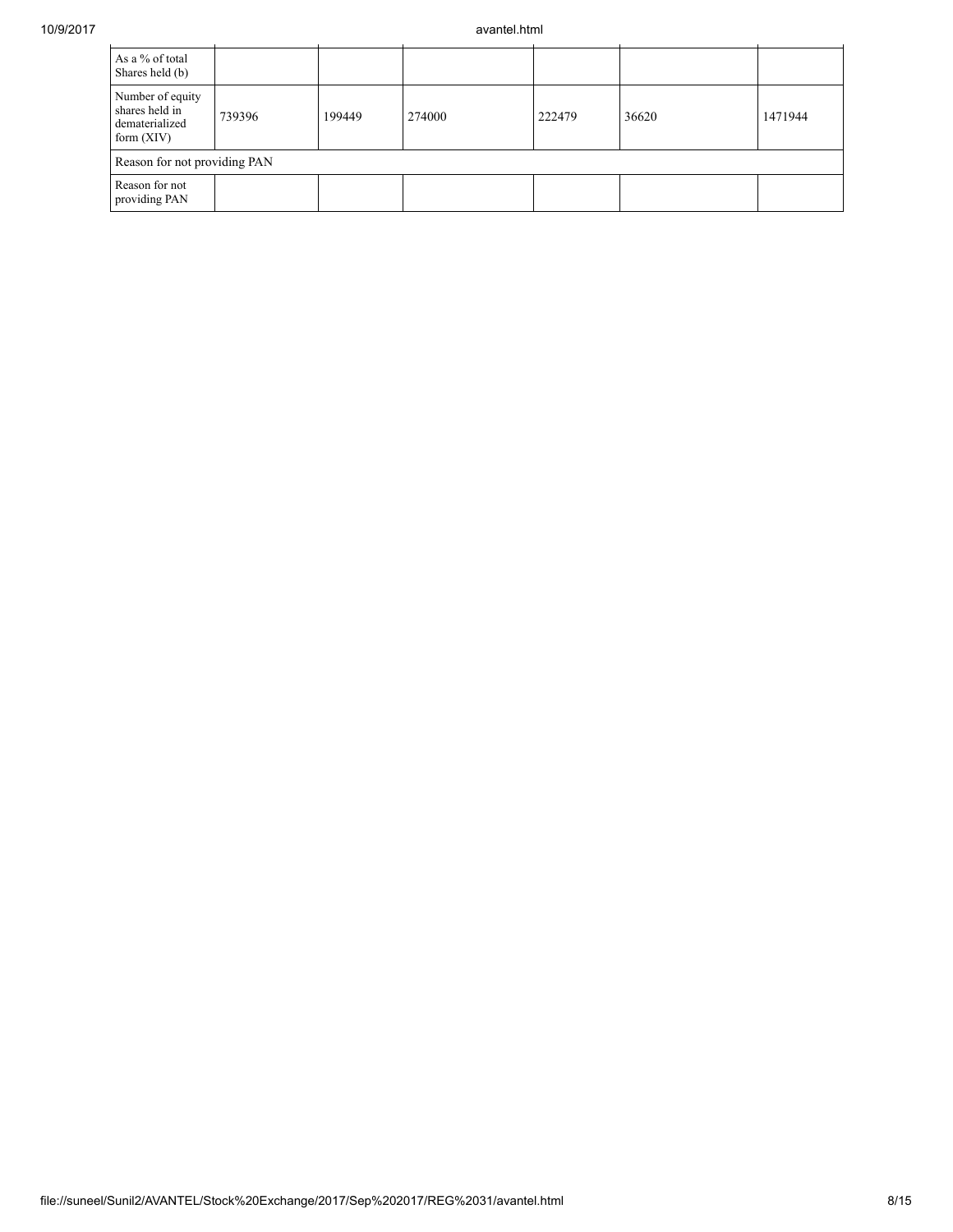|                                                                                                                                                                                      |                                         | Individuals - ii. Individual shareholders holding nominal share capital in excess of Rs. 2 lakhs. |                 |                                 |                 |                                                         |
|--------------------------------------------------------------------------------------------------------------------------------------------------------------------------------------|-----------------------------------------|---------------------------------------------------------------------------------------------------|-----------------|---------------------------------|-----------------|---------------------------------------------------------|
| Searial No.                                                                                                                                                                          | $\mathbf{1}$                            | $\overline{c}$                                                                                    | $\overline{3}$  | $\overline{4}$                  | $\mathfrak s$   | 6                                                       |
| Name of the<br>Shareholders (I)                                                                                                                                                      | <b>GIRISH</b><br><b>GULATI</b><br>(HUF) | NAGENDRA BABU<br><b>NAGABHYRAVA</b>                                                               | <b>K.SATISH</b> | VASUDEVARAO<br><b>DHANEKULA</b> | <b>K.SWAPNA</b> | <b>UTSAV</b><br><b>PRAMODKUMAR</b><br><b>SHRIVASTAV</b> |
| PAN(II)                                                                                                                                                                              | AAFHG1700A                              | ABKPN6373J                                                                                        | ADOPK6171D      | AIKPD6700A                      | AMXPK4845Q      | AQGPS7669M                                              |
| No. of fully paid<br>up equity shares<br>held $(IV)$                                                                                                                                 | 66785                                   | 48000                                                                                             | 74807           | 47000                           | 300000          | 41000                                                   |
| No. Of Partly paid-<br>up equity shares<br>held(V)                                                                                                                                   |                                         |                                                                                                   |                 |                                 |                 |                                                         |
| No. Of shares<br>underlying<br>Depository<br>Receipts (VI)                                                                                                                           |                                         |                                                                                                   |                 |                                 |                 |                                                         |
| Total nos. shares<br>held $(VII) = (IV) +$<br>$(V)$ + $(VI)$                                                                                                                         | 66785                                   | 48000                                                                                             | 74807           | 47000                           | 300000          | 41000                                                   |
| Shareholding as a<br>% of total no. of<br>shares (calculated<br>as per SCRR,<br>1957) (VIII) As a<br>% of $(A+B+C2)$                                                                 | 1.65                                    | 1.18                                                                                              | 1.85            | 1.16                            | 7.4             | 1.01                                                    |
|                                                                                                                                                                                      |                                         | Number of Voting Rights held in each class of securities (IX)                                     |                 |                                 |                 |                                                         |
| Class eg: X                                                                                                                                                                          | 66785                                   | 48000                                                                                             | 74807           | 47000                           | 300000          | 41000                                                   |
| Class eg:y                                                                                                                                                                           |                                         |                                                                                                   |                 |                                 |                 |                                                         |
| Total                                                                                                                                                                                | 66785                                   | 48000                                                                                             | 74807           | 47000                           | 300000          | 41000                                                   |
| Total as a % of<br>Total Voting rights                                                                                                                                               | 1.65                                    | 1.18                                                                                              | 1.85            | 1.16                            | 7.4             | 1.01                                                    |
| No. Of Shares<br>Underlying<br>Outstanding<br>convertible<br>securities $(X)$                                                                                                        |                                         |                                                                                                   |                 |                                 |                 |                                                         |
| No. of Shares<br>Underlying<br>Outstanding<br>Warrants $(X_i)$                                                                                                                       |                                         |                                                                                                   |                 |                                 |                 |                                                         |
| No. Of Shares<br>Underlying<br>Outstanding<br>convertible<br>securities and No.<br>Of Warrants (Xi)<br>(a)                                                                           |                                         |                                                                                                   |                 |                                 |                 |                                                         |
| Shareholding, as a<br>% assuming full<br>conversion of<br>convertible<br>securities (as a<br>percentage of<br>diluted share<br>capital) (XI)=<br>$(VII)+(X)$ As a %<br>of $(A+B+C2)$ | 1.65                                    | 1.18                                                                                              | 1.85            | 1.16                            | 7.4             | 1.01                                                    |
| Number of Locked in shares (XII)                                                                                                                                                     |                                         |                                                                                                   |                 |                                 |                 |                                                         |
| No. (a)                                                                                                                                                                              |                                         |                                                                                                   |                 |                                 |                 |                                                         |
| As a % of total<br>Shares held (b)                                                                                                                                                   |                                         |                                                                                                   |                 |                                 |                 |                                                         |
| Number of equity<br>shares held in                                                                                                                                                   | 66785                                   | 48000                                                                                             | 74807           | 47000                           | 300000          | 41000                                                   |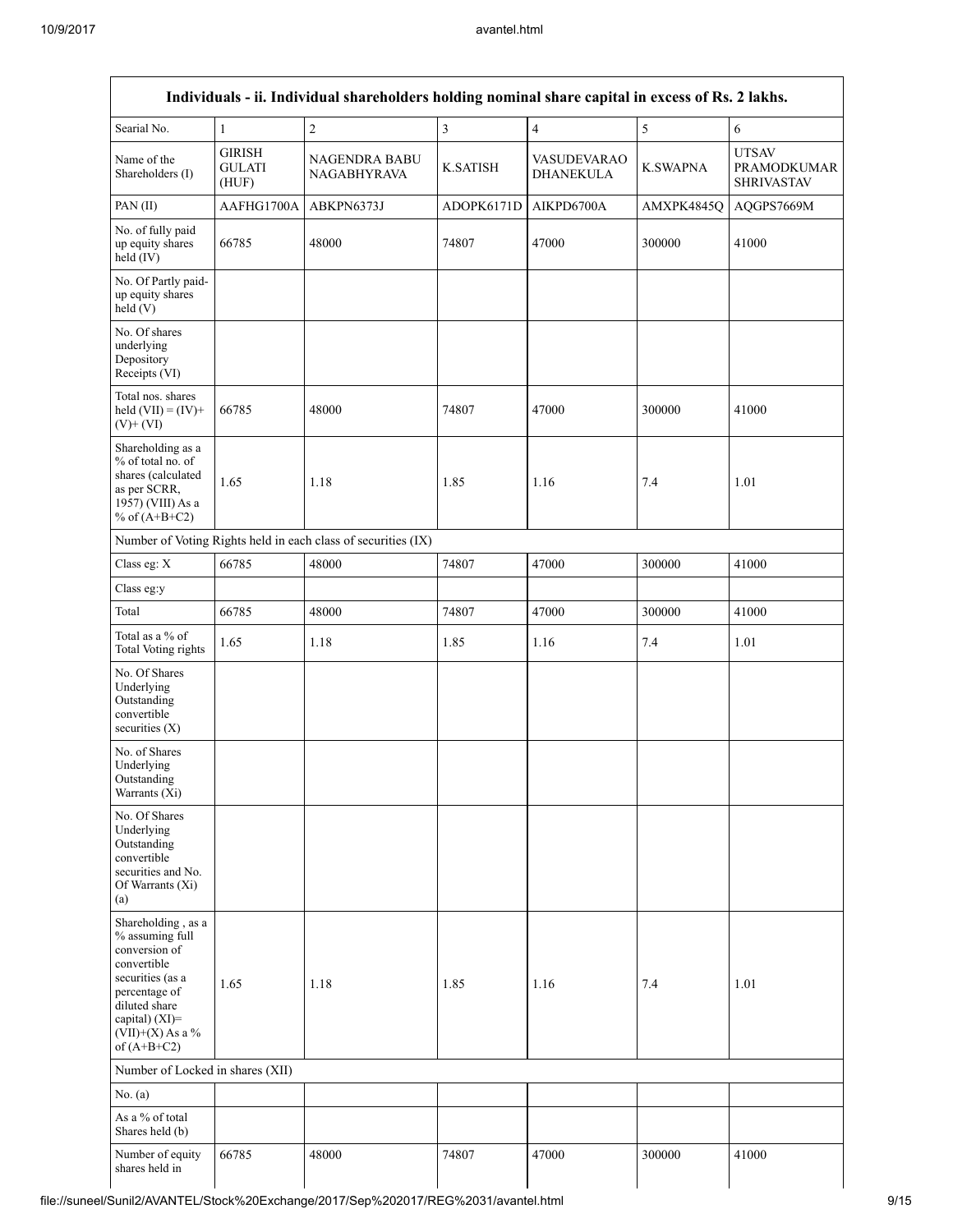| dematerialized<br>form $(XIV)$  |  |  |  |
|---------------------------------|--|--|--|
| Reason for not providing PAN    |  |  |  |
| Reason for not<br>providing PAN |  |  |  |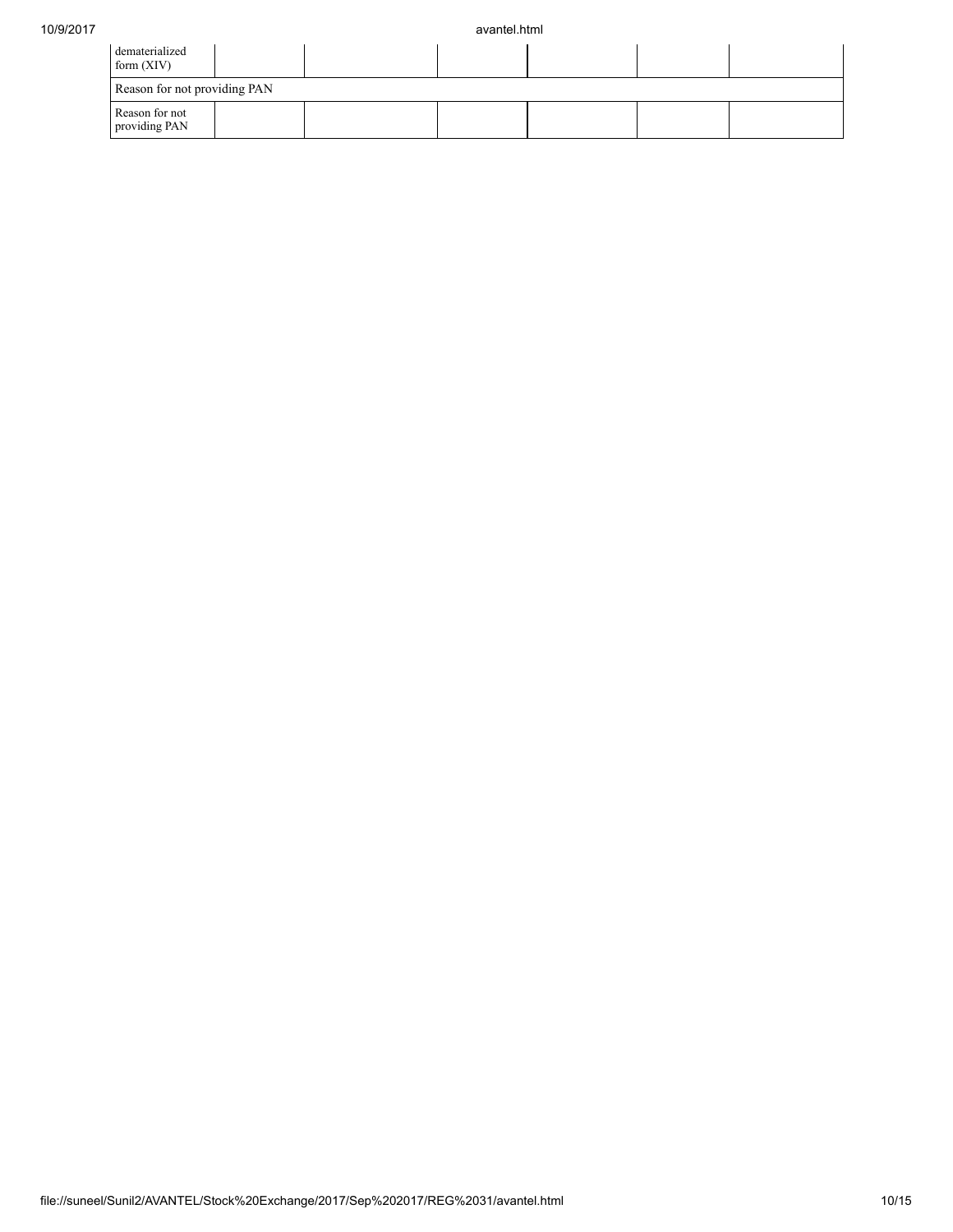$\mathsf{l}$ 

|                                                                                                                                                                                      | Individuals - ii. Individual shareholders holding nominal share capital in excess of Rs. 2 lakhs. |
|--------------------------------------------------------------------------------------------------------------------------------------------------------------------------------------|---------------------------------------------------------------------------------------------------|
| Searial No.                                                                                                                                                                          |                                                                                                   |
| Name of the<br>Shareholders (I)                                                                                                                                                      | Click here to go back                                                                             |
| PAN(II)                                                                                                                                                                              | Total                                                                                             |
| No. of fully paid<br>up equity shares<br>$held$ (IV)                                                                                                                                 | 577592                                                                                            |
| No. Of Partly paid-<br>up equity shares<br>held(V)                                                                                                                                   |                                                                                                   |
| No. Of shares<br>underlying<br>Depository<br>Receipts (VI)                                                                                                                           |                                                                                                   |
| Total nos. shares<br>held $(VII) = (IV) +$<br>$(V)$ + $(VI)$                                                                                                                         | 577592                                                                                            |
| Shareholding as a<br>% of total no. of<br>shares (calculated<br>as per SCRR,<br>1957) (VIII) As a<br>% of $(A+B+C2)$                                                                 | 14.25                                                                                             |
|                                                                                                                                                                                      | Number of Voting Rights held in each class of securities (IX)                                     |
| Class eg: X                                                                                                                                                                          | 577592                                                                                            |
| Class eg:y                                                                                                                                                                           |                                                                                                   |
| Total                                                                                                                                                                                | 577592                                                                                            |
| Total as a % of<br><b>Total Voting rights</b>                                                                                                                                        | 14.25                                                                                             |
| No. Of Shares<br>Underlying<br>Outstanding<br>convertible<br>securities (X)                                                                                                          |                                                                                                   |
| No. of Shares<br>Underlying<br>Outstanding<br>Warrants (Xi)                                                                                                                          |                                                                                                   |
| No. Of Shares<br>Underlying<br>Outstanding<br>convertible<br>securities and No.<br>Of Warrants (Xi)<br>(a)                                                                           |                                                                                                   |
| Shareholding, as a<br>% assuming full<br>conversion of<br>convertible<br>securities (as a<br>percentage of<br>diluted share<br>capital) (XI)=<br>$(VII)+(X)$ As a %<br>of $(A+B+C2)$ | 14.25                                                                                             |
| Number of Locked in shares (XII)                                                                                                                                                     |                                                                                                   |
| No. (a)                                                                                                                                                                              |                                                                                                   |
| As a % of total<br>Shares held (b)                                                                                                                                                   |                                                                                                   |
| Number of equity<br>shares held in<br>dematerialized<br>form (XIV)                                                                                                                   | 577592                                                                                            |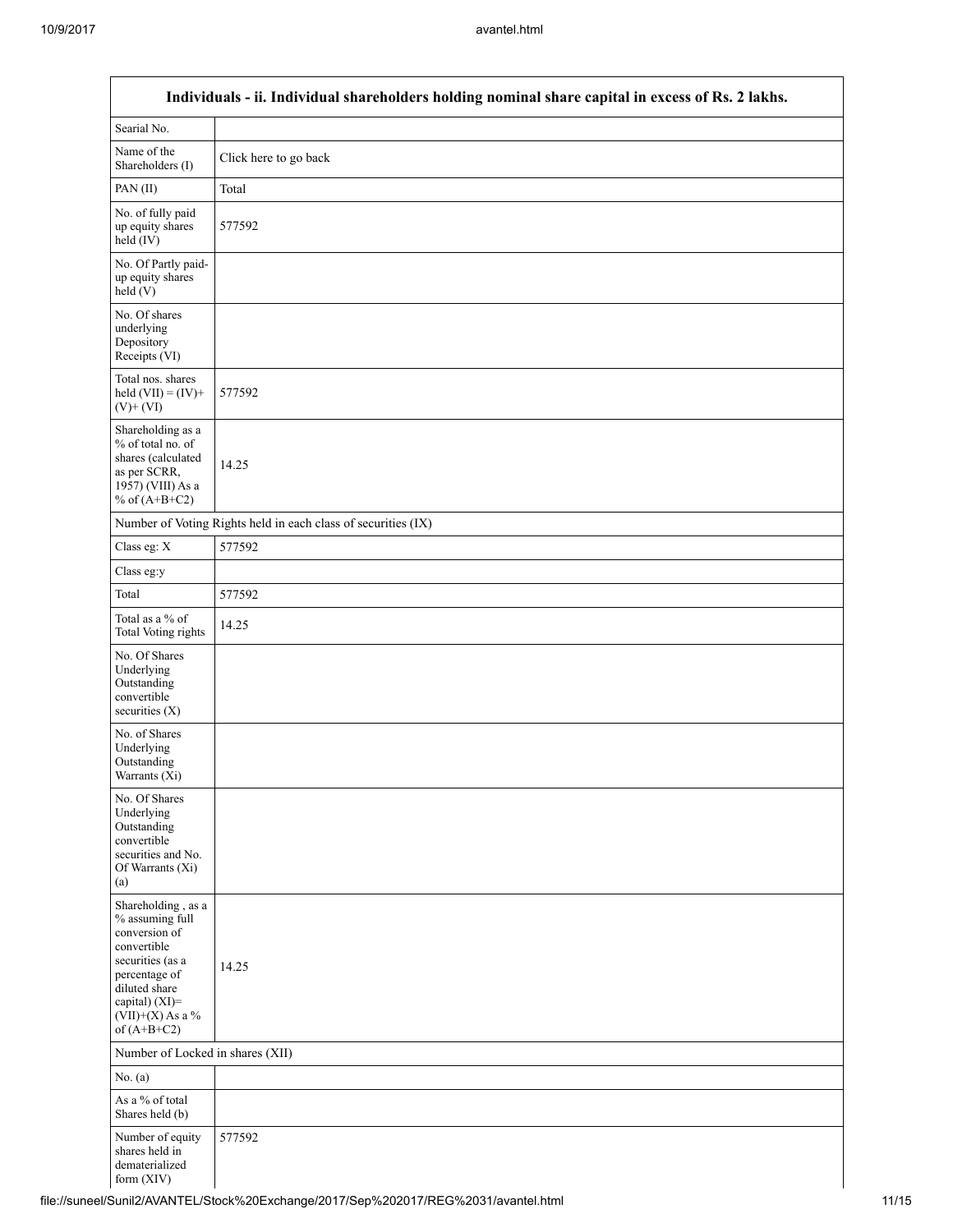ù.

| Reason for not providing PAN    |  |
|---------------------------------|--|
| Reason for not<br>providing PAN |  |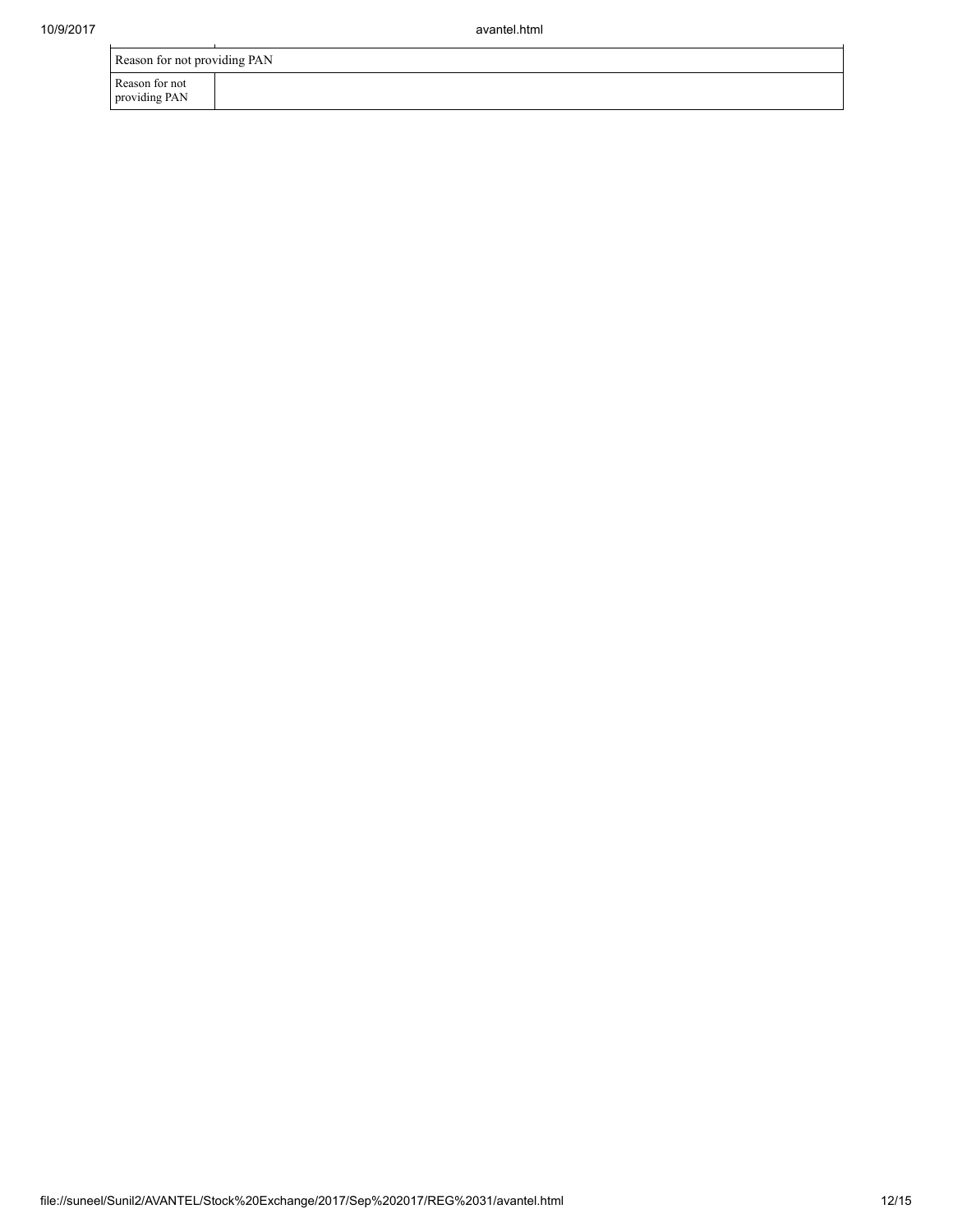| Any Other (specify)                                                                                                                                                                                                      |              |                     |                       |                            |                                           |                          |  |  |  |
|--------------------------------------------------------------------------------------------------------------------------------------------------------------------------------------------------------------------------|--------------|---------------------|-----------------------|----------------------------|-------------------------------------------|--------------------------|--|--|--|
| Searial No.                                                                                                                                                                                                              | $\mathbf{1}$ | $\overline{c}$      | 3                     | $\overline{4}$             | $\mathfrak s$                             |                          |  |  |  |
| Category                                                                                                                                                                                                                 | NRI          | Clearing<br>Members | $NRI - Non-$<br>Repat | <b>Bodies</b><br>Corporate | <b>Bodies Corporate</b>                   |                          |  |  |  |
| Category / More<br>than 1 percentage                                                                                                                                                                                     | Category     | Category            | Category              | Category                   | More than 1 percentage of<br>shareholding |                          |  |  |  |
| Name of the<br>Shareholders (I)                                                                                                                                                                                          |              |                     |                       |                            | HINDUSTAN CANDLE MFG.CO.<br>PVT.LTD       | Click here to go<br>back |  |  |  |
| PAN (II)                                                                                                                                                                                                                 |              |                     |                       |                            | AAACH1534R                                | Total                    |  |  |  |
| No. of the<br>Shareholders (I)                                                                                                                                                                                           | 29           | 8                   | 17                    | 136                        | $\mathbf{1}$                              | 190                      |  |  |  |
| No. of fully paid<br>up equity shares<br>held (IV)                                                                                                                                                                       | 18189        | 1687                | 10608                 | 209076                     | 43657                                     | 239560                   |  |  |  |
| No. Of Partly paid-<br>up equity shares<br>held (V)                                                                                                                                                                      |              |                     |                       |                            |                                           |                          |  |  |  |
| No. Of shares<br>underlying<br>Depository<br>Receipts (VI)                                                                                                                                                               |              |                     |                       |                            |                                           |                          |  |  |  |
| Total nos. shares<br>held $(VII) = (IV) +$<br>$(V)$ + $(VI)$                                                                                                                                                             | 18189        | 1687                | 10608                 | 209076                     | 43657                                     | 239560                   |  |  |  |
| Shareholding as a<br>% of total no. of<br>shares (calculated<br>as per SCRR,<br>1957) (VIII) As a<br>% of $(A+B+C2)$                                                                                                     | 0.45         | 0.04                | 0.26                  | 5.16                       | 1.08                                      | 5.91                     |  |  |  |
| Number of Voting Rights held in each class of securities (IX)                                                                                                                                                            |              |                     |                       |                            |                                           |                          |  |  |  |
| Class eg: X                                                                                                                                                                                                              | 18189        | 1687                | 10608                 | 209076                     | 43657                                     | 239560                   |  |  |  |
| Class eg:y                                                                                                                                                                                                               |              |                     |                       |                            |                                           |                          |  |  |  |
| Total                                                                                                                                                                                                                    | 18189        | 1687                | 10608                 | 209076                     | 43657                                     | 239560                   |  |  |  |
| Total as a % of<br><b>Total Voting rights</b>                                                                                                                                                                            | 0.45         | 0.04                | 0.26                  | 5.16                       | 1.08                                      | 5.91                     |  |  |  |
| No. Of Shares<br>Underlying<br>Outstanding<br>convertible<br>securities $(X)$                                                                                                                                            |              |                     |                       |                            |                                           |                          |  |  |  |
| No. of Shares<br>Underlying<br>Outstanding<br>Warrants (Xi)                                                                                                                                                              |              |                     |                       |                            |                                           |                          |  |  |  |
| No. Of Shares<br>Underlying<br>Outstanding<br>convertible<br>securities and No.<br>Of Warrants (Xi)<br>(a)                                                                                                               |              |                     |                       |                            |                                           |                          |  |  |  |
| Shareholding, as a<br>% assuming full<br>conversion of<br>convertible<br>securities (as a<br>percentage of<br>diluted share<br>capital) (XI)=<br>$(VII)+(X)$ As a %<br>of $(A+B+C2)$<br>Number of Locked in shares (XII) | 0.45         | 0.04                | 0.26                  | 5.16                       | 1.08                                      | 5.91                     |  |  |  |

file://suneel/Sunil2/AVANTEL/Stock%20Exchange/2017/Sep%202017/REG%2031/avantel.html 13/15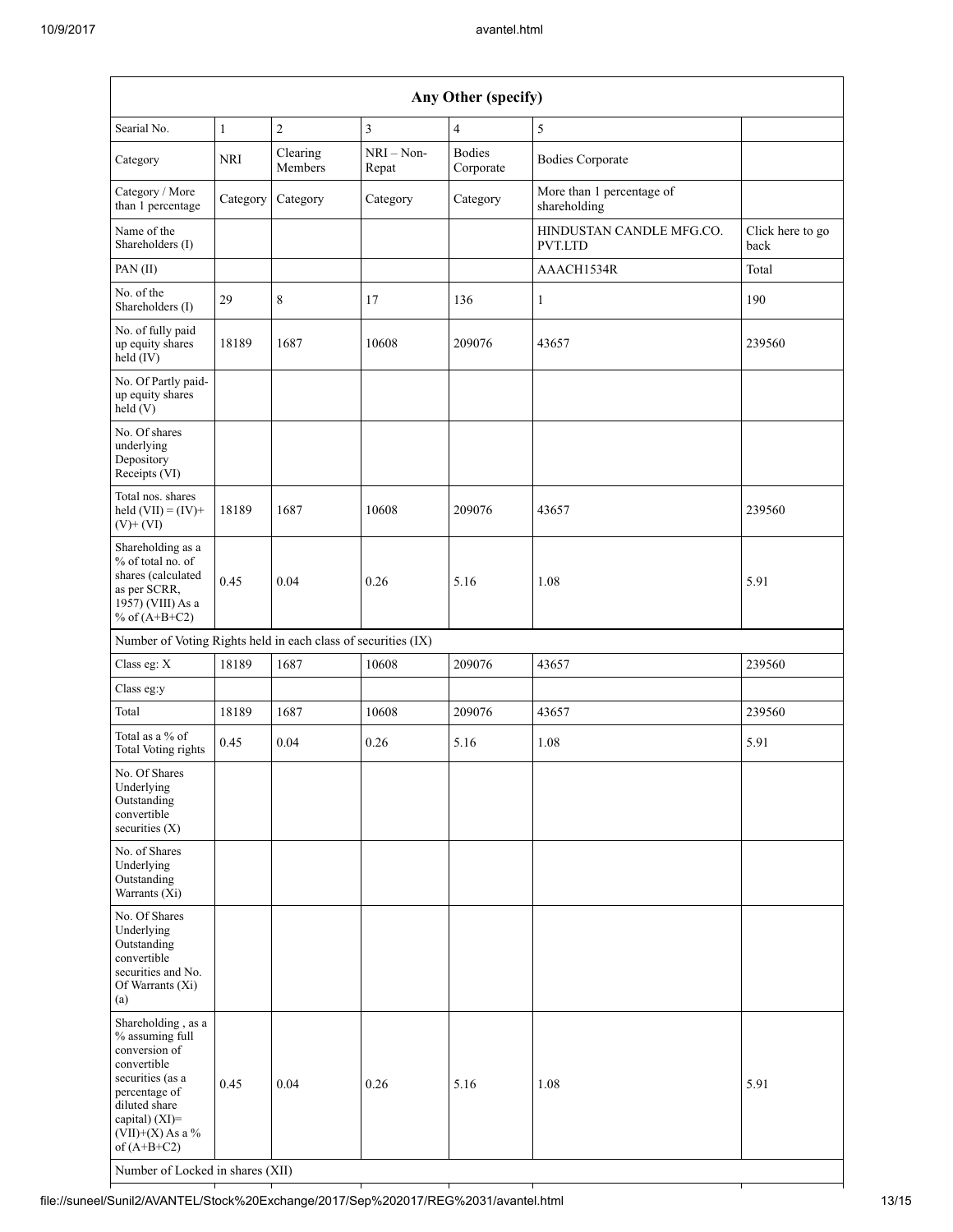## 10/9/2017 avantel.html

| No. $(a)$                                                            |       |      |       |        |       |        |  |  |  |
|----------------------------------------------------------------------|-------|------|-------|--------|-------|--------|--|--|--|
| As a % of total<br>Shares held (b)                                   |       |      |       |        |       |        |  |  |  |
| Number of equity<br>shares held in<br>dematerialized<br>form $(XIV)$ | 18189 | 1687 | 10608 | 208676 | 43657 | 239160 |  |  |  |
| Reason for not providing PAN                                         |       |      |       |        |       |        |  |  |  |
| Reason for not<br>providing PAN                                      |       |      |       |        |       |        |  |  |  |